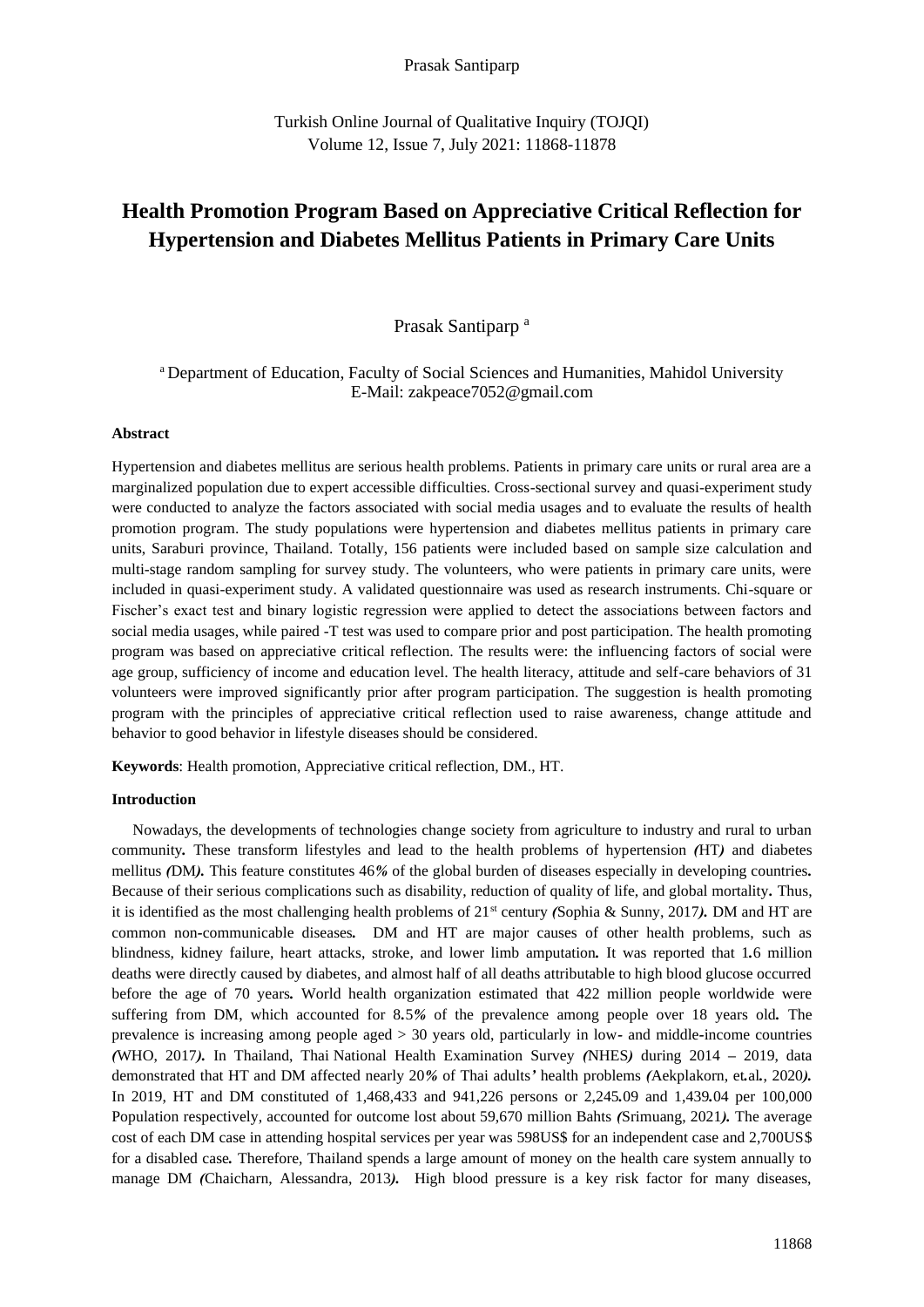including heart attack and stroke*.* In 2017, WHO estimated that more than one billion people had HT caused 12*.*8*%* of all deaths and accounted for 57 million disability*-*adjusted life years *(*DALYs*)* or a total of 3*.*7*%*  DALYs every year *(*WHO, 2017*).* Thailand reported that 29*.*0*%* of adult Thais had HT, and only 37*.*0*%* for those people who had been diagnosed had their blood pressure under control in 2017*.* The number of resistant HT patients in all health institutes in the entire country has increased from 3,946,902 cases in 2013 to 5,584,007 cases in 2017 *(*WHO, 2017*).* The prevalence of DM and HT varies according to age, sex, and race*.* There are different factors associated with DM and HT in different populations, particularly among those with different lifestyles and cultures prevention *(*CDC, 2017*).* The impact of DM and HT is not limited to physical and mental consequences; rather, it also affects family and national economics *(*Yashikin, Kravchenko, Yashin, Sloan, 2018*).* From the Thailand*'*s national statistic organization reported that among a sample of 100,000 Thai people, 69*.*4*%* do not concern about their health and did not know whether they had hypertension and diabetes mellitus complications*.* It should be proactive to prevent cardiovascular risk factors, which will be reduced by self*-*care*.*  The National Health Security Office proposed an improvement plan for health promotion and primary care services in Thailand*.* Subsequently, the Thai government assigned health services throughout the country to the campaign of self*-*care for disease prevention and health promotion in the general population*.* Primary care persons have been responsible for monitoring and educating those patients identified being at risk The statistics represent the full picture of the situation in Thailand, but there is few information available on any specific subgroup of populations, such as rural area population*.* Most of them have similar patterns in terms of using alcohol, cigarette smoking, sedentary behaviors and appropriate diet*.* Therefore, access to secondary and tertiary health care is difficult, especially for those who live very far from the city diet *(*Sudkhed, et al*.*,2018*).* 

Evidence indicates that controlling blood pressures, plasma glucose levels and CVD risk factors can protect or extend one third mortality from CVD *(*DeFronzo, 2010*).* The main problems were people*'*s lack of concerning and understanding about these diseases and lack of compliance with treatment*. (*Tawatchai, Pilasinee, Siriyaporn, Thapakorn, 2016*).* Health professionals in health care institutes must manage the maintenance of plasma glucose levels among DM patients and blood pressure among HT patients using different regiments of drugs for their entire lives*.* With these demands, there are required numbers of health professionals and large amount of financial input needed to operate the treatment and care system each year*.* Patients need to frequently attend a clinic to meet and receive care from a doctor but it is a short time meeting*.* Otherwise, many complications could possibly develop, resulting in intensive and complicated methods of treatment and care*.*  Commonly, DM and HT are diseases that progress slowly from its onset, and it may be diagnosed several years later *(*WHO, 2017*).* Hence, there are needs to regularly investigate and self*-*care those vulnerable to an early diagnosis, decrease complications and determine ways of obtaining a better prognosis, but medical doctors always spend very short time with their patients*.* Thus, patients need to independently skills, knowledge, and motivation to increase personal results*.* Many studies of multiple self*-*care trials showed that lifestyle modification programs were better than usual care in improving clinical results for HT, DM and CVD *(*Alharbi, Gallagher, Kirkness, Sibbritt, Tofler, 2016*).* Despite the known benefits, patients face many obstacles in meeting the necessary lifestyle transformations involved in self*-*care such as poor self*-*efficacy, and cognitive decline*.* It may not be surprising that in an era when resources for health promotion are limited and the expectations as to what can be achieved are high *(*Riegel, et*.*al*.*, 2017; Swerisssen &Crisp, 2004*).* 

The appropriateness of an intervention for HT and DM aimed at enhancing sense of self, health, self*-*care agency and personal control*.* The studies have documented the significant role which patient*'*s mindset *(*or attitude toward health, life, self*)* played in determining successful self*-*care management of HT and DM*.* The patient*'*s negative mindset interacted dynamically with support systems to create unsuccessful dependence, with frequent readmissions to hospitals*.* The potential for enhancing patient*'*s mindset and, in turn, participation in one own health and health promotion intervention through application of perspective transformation was thereby identified*.* The less negative mindset and opposition of self*-*care program, the more sustainability*. (*McWilliam et*.*al*.*, 1999; Peters & Keeley, 2017*).* The learning process to change attitude is appreciative critical reflection*.* It is defined as condition of being human*.* It is that we have to understand the meanings of our experiences*.* For some, any uncritically assimilated explanation by authority figure will suffice*.* But in contemporary societies we must learn to make own interpretations rather than act on the purposes, judgments, beliefs, and feelings of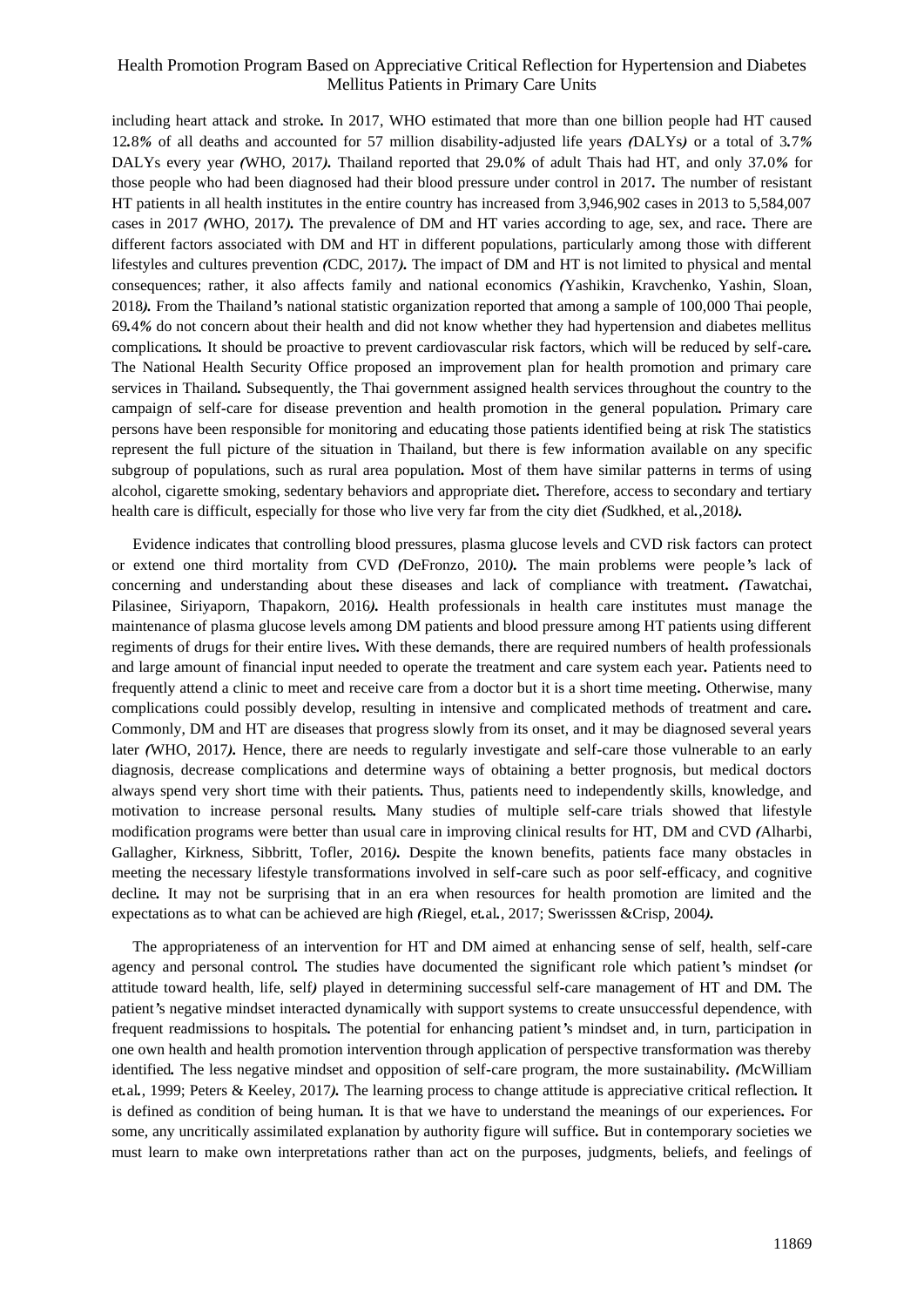others*.* It develops autonomous thinking *(*Mezirow, 1991; Cooperrider, Whitney, Stavros, 2008*).* Hence, selfcare promoting program, which encourage motivation or change attitude, is very interesting*.* 

Currently, social media is popular Web*-*based tool*.* 55*.*7 and 44*.*2 percentages of people around the world use internet and social media respectively*.* Social media can be considered one of the most innovative communication*.* In health care, it has been used to maintain or improve health care communication with people, promote institutional branding*.* Examples of social media applications in health include *(*but are not limited to*)*  access to improve possibilities and mean to obtain information about diseases and treatments that go hand*-*inhand with the development of social media and Internet technologies, patients are becoming more informed *(*Eysenbach, 2008*).* Patients increasingly want to be engaged in their cares*.* Social media enable users to exchange information and to create media content individually or in community with others*.* This media is increasingly becoming a tool supporting healthcare processes, gathering and sharing information, bringing people together, encouraging social networking and communication regarding health topics *(*Rozenblum, Bates, 2013; Eckler, Worsowicz, Rayburn, 2010*).* Ultimately, the findings of the study could support the development of the health care management for the DM and HT prevention and control measures to decrease risk factors of CVD in primary care units*.* Therefore, the study aimed to estimate factors associated with health behaviors and develop self*-*care program via face*-*to*-*face and social media of HT and DM patients in primary care units, Thailand*.*

#### **Objectives**

To survey self*-*care practice and related factors of hypertension and diabetes mellitus in primary care units, Thailand*.*

To evaluate self*-*care program based on appreciative critical reflection via face*-*to*-*face and social media of HT and DM patients in primary care units, Thailand*.*

### **Literature review**

To change attitude and health behaviors, transformative learning theory is a change in perspective, meaning or attitude through a learning process and based on the notion that we interpret our experiences in our own way, and that how we see the world is a result of our perceptions of our experiences *(*Mezirow, 1998*).* These changes result in the acquisition of new perspectives, attitudes, and behaviors that are integrated into new roles and relationships as these changes integrate with one's own life*.* Hence, the transformative learning process is centrality of experience, critical reflection, and rational discourse, which is based on critical social theory and psychoanalytic theory *(*Boyd & Myers, 1988; Scott, 2003*).* The process of transformative learning takes place through the reflection of the individual with the reflection of critical thinking *(*contemplation of conversation by reflecting on important ideas, both emotional and rational*).* Perspective transformation explains how the meaning structures that adults have acquired over a lifetime become transformed*.* These meaning structures are frames of reference that based on the totality of individual cultural and contextual experienced and that influence how they behave and interpret events *(*Mezirow, 2000*).* 

Transformative learning occurs when individual change their frames of reference by critically reflecting on their assumptions and beliefs and consciously making and implementing plans that bring about new ways of defining their worlds*.* The theory describes a learning process that is primarily rational, analytical, and cognitive with inherent logic *(*Grabov, 1997*).* If transformative learning is about differentiating the self from the collective through bringing unconscious to consciousness as the depth psychologists propose, then it is about defining the self*-*humanist goal*.* The cognitive rational approach to transformative learning is also concerned with freedom, autonomy and choice*.* People make a choice to engage with an alternative perspective *(*Gardner, Fook, White, Lehmann, 2006*).* The transformative learning was explicit in constructivist assumptions*.* The conviction that meaning exists within ourselves rather than in external forms such as books and that personal meanings that we attribute to our experience are acquired and validated through human interaction and experience*.* Transformative learning is a process of examining, questioning, and revising those perceptions*.* If we were to take the philosophical perspective that there are universal truths and constructs that are independent of our knowledge of them, then the goal of education would be to find those truths *(*Taylor, 2009*).* Research suggest that deep and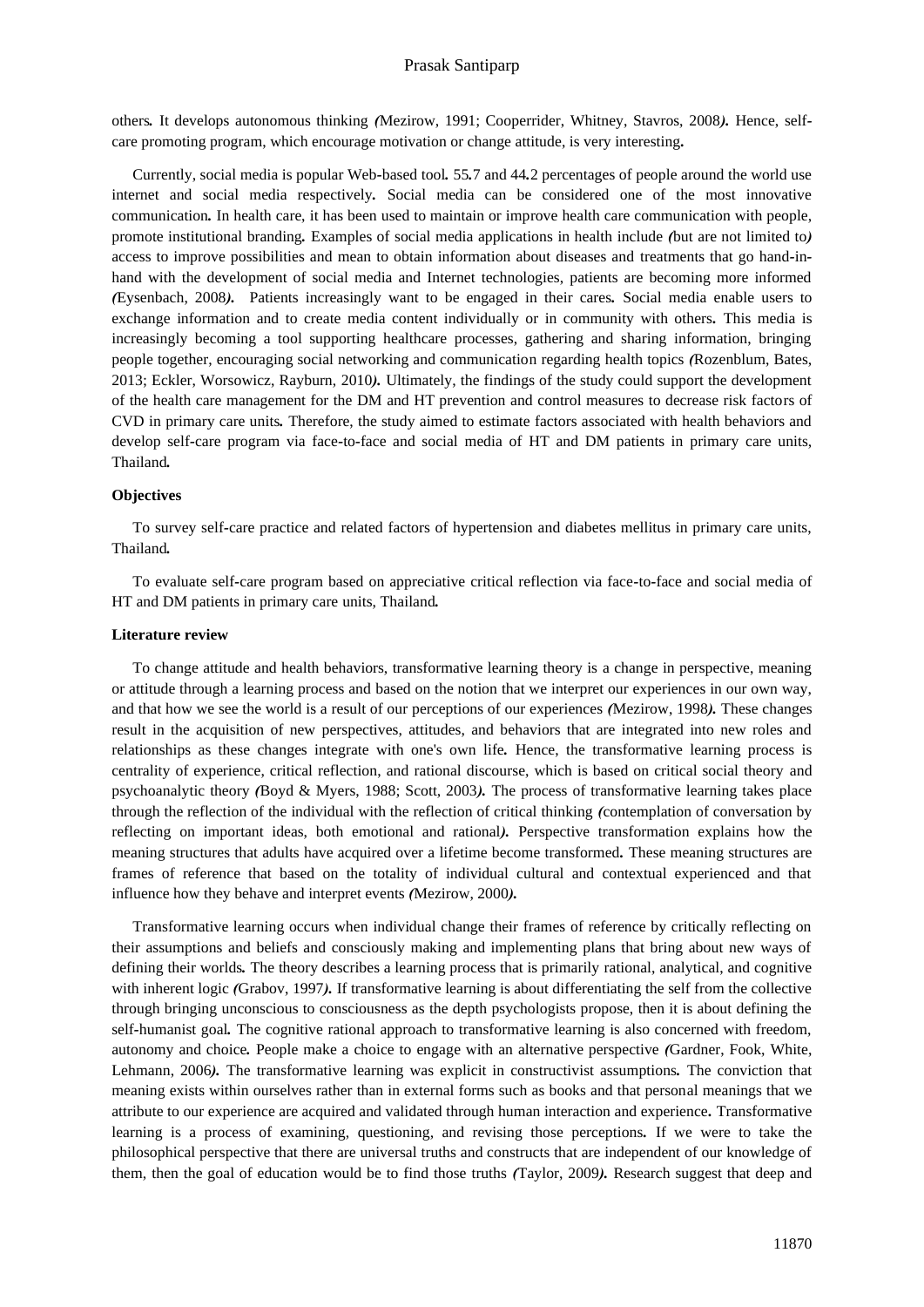long*-*lasting perspective transformation can occur within times of significant change as the result of the specific combination of individual and collective processes*.* Fostering transformative learning is time consuming, particularly when an effort is being made to provide access to all participants*'* voices as well as coming to consensus around various group decisions*.* Furthermore, working with rigid time period poses additional challenges when engaging intense personal experiences that cannot be resolved by the time class is over*.* These efforts are further compromised with a traditional classroom setting with short class period*.* A shift in perspective is the outcome of learning*.* Therefore, theory related to individual learning in the midst of change can provide a conceptual platform to propose a similar group level process*.* To make the leap from insights and behavior change at individual level to comparable results at the group level calls for incorporation of theories that uphold similar principles of the nature of the person, of learning, of the organization, and of change*.* At the organizational level, attempts at altering strategy, operations and culture imply that shifts in performance will occur due to changed or enlightened perspectives *(*Taylor, 2009; Gaedner, Fook & White, 2006*).* Lange *(2004)* reported that transformative learning was largely the result of storytelling*.* Participants used metaphors to describe their experiences*.* The process of learning for transformation was both emotional and rational in conjunction with external events*.* This enabled the process of learning for change to successfully change attitudes*.* Tenant *(*1991*)* told that while a change of perspective could lead to intellectual development, it has been not always lead to psychological development*.* Teachers or facilitators need to be careful about putting too much expectations on students*.* 

Taylor *(*2009*)* demonstrated that 6 core elements for transformative learning comprised of experience, critical reflection, dialogue, holistic orientation, awareness of context, and an authentic relationship and practice*.*  Individual experience, the primary medium of transformative learning, consisted of what each learner brings *(*prior experiences*)* and also what he or she experienced within the classroom itself*.* Critical reflection, a distinguishing characteristic of adult learning, referred to questioning the integrity of deeply held assumptions and beliefs based on prior experience*.* It was prompted in response to an awareness of conflicting thoughts, feelings, and actions and at times could lead to a perspective transformation*.* Dialogue was the essential medium through which transformation was promoted and developed*.* However, in contrast to everyday discussions, it was used in transformative learning *"*when we have reason to question the comprehensibility, truth, appropriateness *(*in relation to norms*)*, or authenticity *(*in relation to feelings*)* of what was being asserted or to question the credibility of the person making the statement*".* The holistic orientation encourages the engagement with other ways of knowing-the affective and relational. Past research had demonstrated that too much emphasis was given to rational discourse and critical reflection in fostering of transformative learning and not enough recognition of the role of the affective and other ways of knowing*.* Developing an awareness of context when fostering transformative learning was developing a deeper appreciation and understanding of the personal and socio*-*cultural factors that played an influencing role in the process of transformative learning*.* These factors included the surroundings of the immediate learning event, the personal and professional situation of the learners at the time *(*their prior experience*)*, and the background context that was shaping society*.*  Environmentally one of the most significant contextual issues of transformative learning was temporal constraints*.* Research had suggested that fostering transformative learning was time*-*consuming, particularly when an effort was being made to provide access to all participants*'* voices as well as coming to consensus around various group decisions*.* Furthermore, working with rigid time period posed additional challenges when engaging intense personal experienced that could not be resolved by the time class was over*.* These efforts were further compromised with a traditional classroom setting with short class period*.* A sixth element was the importance of establishing authentic relationship*.* Fostering transformative learning in the classroom depended to a large extent on establishing meaningful, genuine relationship*.* Previous research found that establishing positive and productive relationships with others was one of the essential factors in a transformative experience*.*

*.* Illeris *(2004)* said that theory of transformative learning should encompass much more about the knowledge, understanding, emotions and environment that reflect all individuals in society*.* Wasserman *(2009)*  found that critical reflection through storytelling and dialogue could foster transformative learning and changed attitudes*.* Cranton *(*2006*)* described that critical reflection consisted of content, process and premise reflection*.*  Scott *(*2003*)* described that social and personal change would occur simultaneously with the interdependence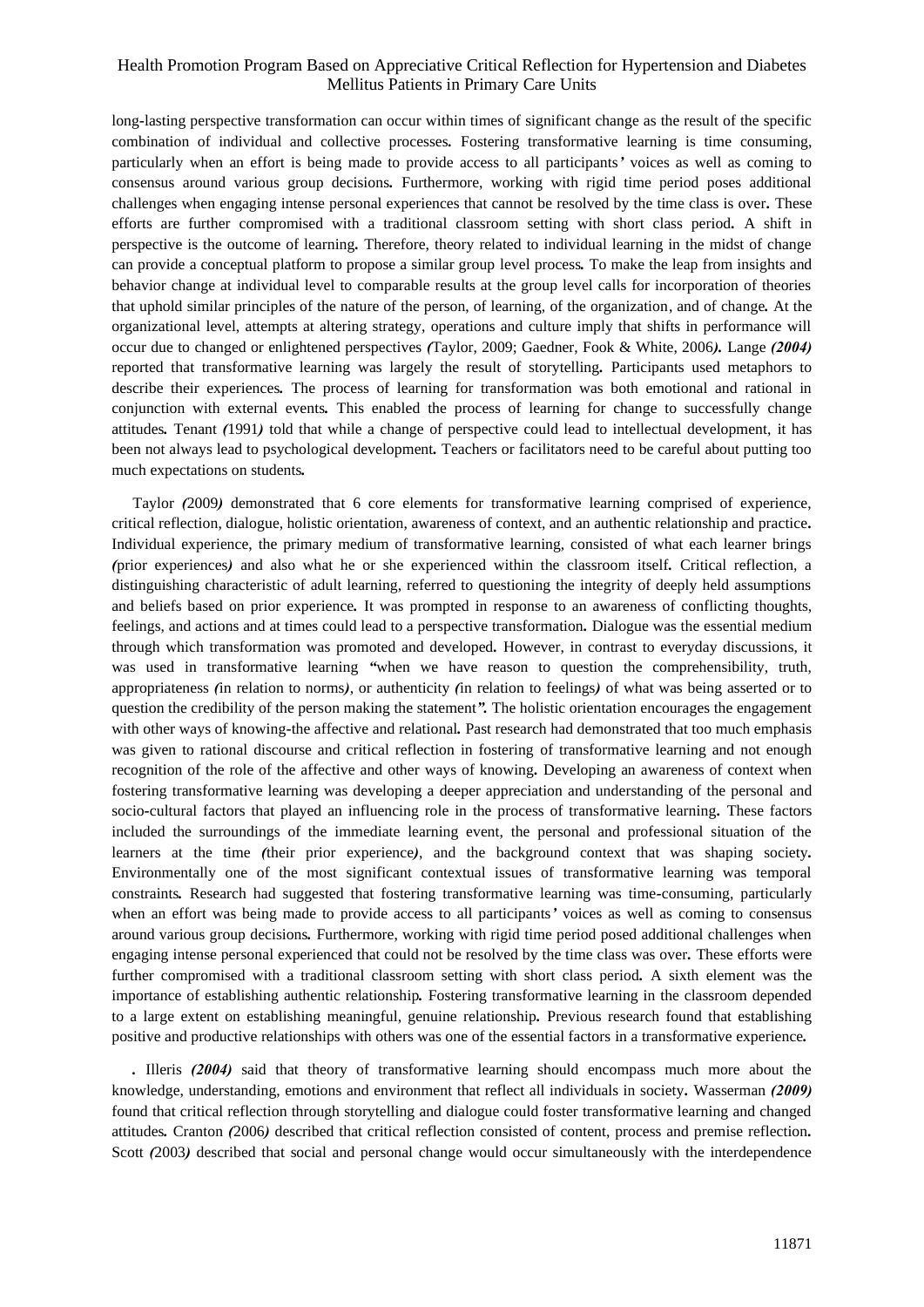between organizational change and individual change*.* Learning for each step of change might be the result of participating in organizational development initiatives*.*

In conclusion, the main steps of transformative learning are disoriented dilemma, critical reflection on selfexamination with reasons and feelings of fear, anger, guilt, or embarrassment, assessment of assumptions and important relationships, perceptions of others' dissatisfaction and the process of change is shared with others new roles, dialogue or discourse in content, process and premise reflection, propose and accept new perspective to change personal, organizational and social perspective*.* This synthesized transformative learning process based on experience, holistic orientation, awareness of context and authentic relationship and practice*.* The appreciative inquiry is suitable applied for premise reflection, organizational with social transformation perspective and fostering perspective transformation*.* 

Appreciative inquiry offers a positive way to explore, discover possibilities, and transform systems and teams in the organization toward a shared vision *(*Cooperrider & Whitney, 2000*).* Appreciative inquiry adopts a social constructionist view and based on the principles of positive dialogue and collaboration, appreciative inquiry has been reported to be useful in supporting change in self*-*care practice *(*Scerri, Innes, & Scerri, 2019*).*  Tapping into the motivations for change by using a positive approach can unlock the collective intelligence and build group capacity *(*Hung, et al*.*, 2017*).* Aligned with critical social theory that is the basis of transformative learning, appreciative inquiry supports an egalitarian form of open dialogue*.* By challenging the dominant hierarchical power relation, appreciative inquiry empowers practitioners to become change agents and to explore innovative practice*.* People at the point of care are encouraged to engage in practice development project to improve the behavior and move toward shared visions for a better future *(*Trajkovski, et al*.*, 2015*).*  Bringing persons together to co*-*create change not only creates means for socially reinforcing change but also increases the potential for a larger impact *(*Willis et al*.*, 2016*).* Unlike the punitive style of performance management, appreciative inquiry supports learning and reflection in a positive way *(*Curtis et al*.*, 2017*)* The convergence of transformative learning and appreciative inquiry provides such a foundation*.* Possibilities for joining these theoretical perspectives and practices, and the potential impact of their synergy, will be illustrated through discussion of a new bridging construct, appreciative transformative learning, which builds strength from the union of transformative learning and appreciative inquiry in fostering deep and lasting change*.* From point of view, change of this nature begins at the individual level and then expands to the group as a direct outcome of individual and collective transformative learning*.* To result in new behaviors at the organizational level, this change must be embedded in the cognition, memory, and perspective of individuals and the whole*.* Others have identified this process as collective or organizational learning *(*Yorks & Kasl, 2002*).* 

In conclusion, the main steps are disoriented dilemma, critical reflection by dialogue or discourse in content, process and premise reflection*.* propose and accept new perspective*.* The premise reflection and propose and accept new perspective to change personal, organizational and social transformation perspective consisted of discover, dream, design and destiny*.* This synthesized transformative learning process based on experience, holistic orientation, awareness of context and authentic relationship and practice*.*

## **Materials and Method**

This research was a cross*-*sectional survey and quasi*-*experiment study of self*-*care behaviors and associated factors and health promotion program to improve self*-*care of hypertension and diabetes mellitus patients in primary care unit*.* A questionnaire was used for DM and HT patients above the age of 20 years interviewing*.*  Informed written consent was obtained*.* For cross*-*sectional survey study, the calculated samples were 156 HT and DM patients from in 7 primary care units at Wangmoung district, Saraburi province, Thailand as follow:

 $n = Z^2 (pq) / d^2$ 

n *=* sample size

 $Z = 1.96$ 

p *=* 0*.*114 (social media using in rural area of Thailand)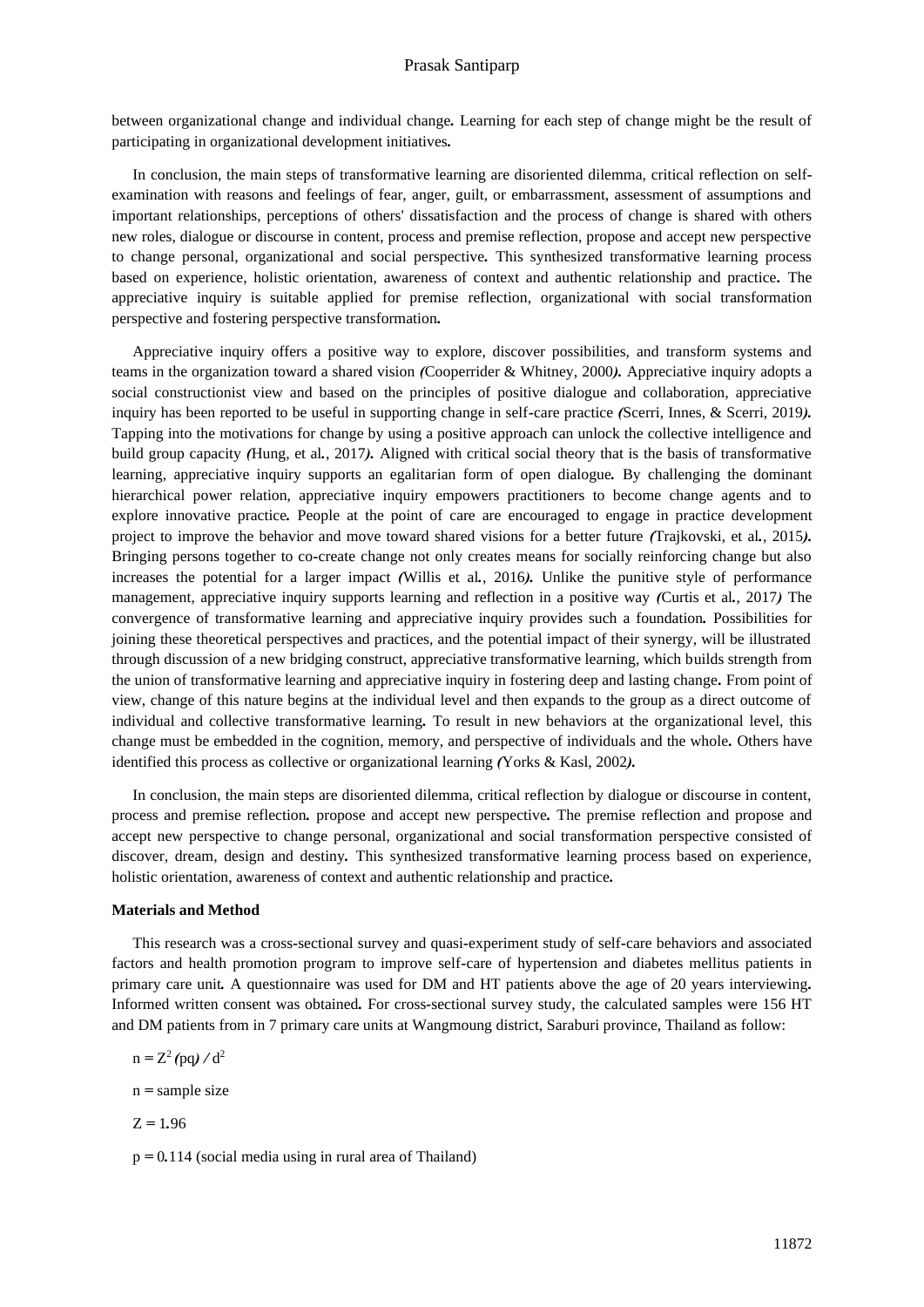$q = 1-p = 0.886$  $d = 0.05$ n *= (*1*.*96*)* 2 *(*0*.*114*\**0*.*886*)/ (*0*.*05*)* 2

= 155.14 or 156 persons

The multi stage proportionated random sampling was conducted. The statistics to test the significant associated factors with social media usages were Chi-square or Fischer*'*s exact test and binary logistic regression.

For quasi*-*experimental study, data on age, sex, occupation, marital status, income, social media use, knowledge, attitude and personal self*-*care behaviors that consist of physical activities, stress management, dietary behaviors, smoking and alcohol drinking were collected*.* The questionnaire was tested for validity and reliability*.* The content analysis of experts for validity was conducted*.* The internal consistencies *(*Chronbach*'*s alpha) were 0*.*71 and 0*.*72 for attitude and self*-*care practice*)* and KR*-*21 *(*0*.*79, 0*.*75, 0*.*78 for functional, interrelationship, critical health literacy*)* for reliability*.* Data were analyzed using paired t*-*test comparing between prior and after intervention*.* Inclusion criteria were DM and HT patients in primary care units and more than 20 years old*.* Exclusion criteria eliminated those who were cognitive impaired or pregnancy*.* The sample size was calculated to compare the differences in mean change scores on the selected outcome measures of mindset for a medium effect size of 0*.*80 with alpha set at 0*.*05 *(*two*-*tailed*)* and beta set at 0*.*20 was 31 participants*.* The research has been done under the approval of the Institutional Ethics committee of Mahidol University*.*

## **Results**

From our cross*-*sectional survey, totally 156 hypertension and diabetes mellitus patients were included*.* Only 23 (14.74%) participants used social media*.* There were 81 *(*51*.*9*%)* women and 75 *(*48*.*1*%)* men*.* All of them were Bhuddist. 106 (67.9%) participants had spouses*.* The average age was 62*.*62 years*.* For highest education levels, most of them graduated primary school (109 persons or 69*.*9*%).* The average salary was 5,444*.*87 Baht. Most of them had insufficiency income (111 persons or 71*.*2*%).* The relationships between general characteristics and social media usages of hypertension and diabetes mellitus patients in primary care units are showed in Table 1*.* Five factors are associated with social media usages, which are gender, age group, education level, occupation and sufficiency income*.* 

| Factors          | Social media usage     | P value             |                        |                                                     |  |
|------------------|------------------------|---------------------|------------------------|-----------------------------------------------------|--|
|                  | Use                    | Not Use             | Total                  | Chi-square<br><sub>or</sub><br>Fischer's exact test |  |
|                  | Number<br>(percentage) | Number (percentage) | Number<br>(percentage) |                                                     |  |
| Gender           |                        |                     |                        |                                                     |  |
| Women            | 3(3.7)                 | 78 (96.3)           | 81 (100.0)             | ${<}0.001$ <sup>F</sup>                             |  |
| Men              | 20(26.7)               | 55 $(73.3)$         | 75 (100.0)             |                                                     |  |
| Age Group        |                        |                     |                        |                                                     |  |
| $< 50$ years old | 17(58.6)               | 12(41.4)            | 29 (100.0)             | < 0.001                                             |  |
| $>= 50$ years    | 6(4.7)                 | 121(95.3)           | 127(100.0)             |                                                     |  |
| Marital status   |                        |                     |                        |                                                     |  |

Table 1*.* The associations of personal factors and social media usage of hypertensive and*/*or diabetes mellitus patients in primary care units (n=156)*.*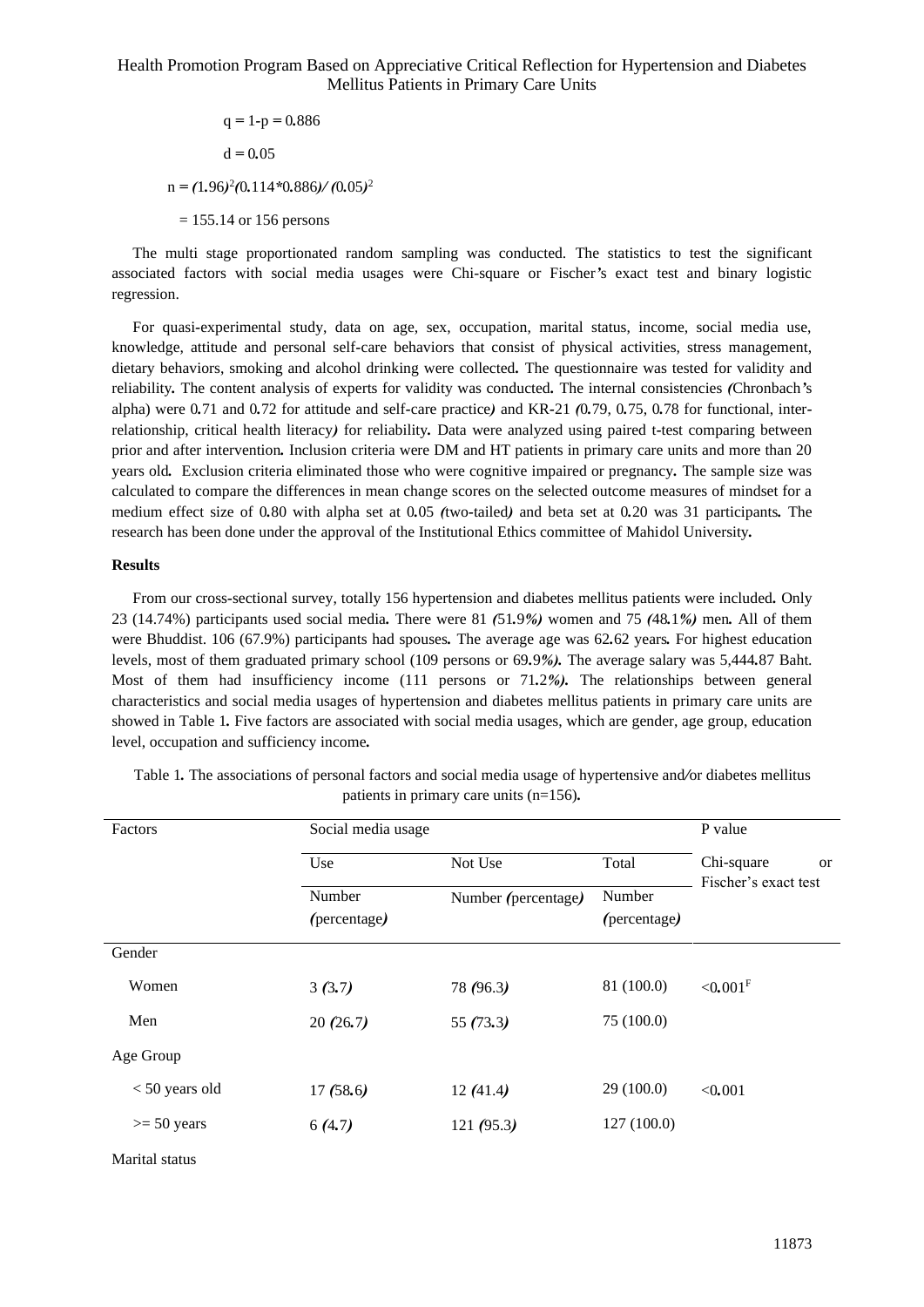# Prasak Santiparp

| Had spouse                                        | 17(16.0) | 89 (84.9)    | 106(100.0)  | 0.507                  |
|---------------------------------------------------|----------|--------------|-------------|------------------------|
| No spouse                                         | 6(12.0)  | 44 $(88.0)$  | 50(100.0)   |                        |
| <b>Education Level</b>                            |          |              |             |                        |
| Lower than high school                            | 3(2.2)   | 131 $(97.8)$ | 134 (100.0) | $< 0.001$ <sup>F</sup> |
| High school and upper                             | 20(90.9) | 2(9.1)       | 22(100.0)   |                        |
| Occupation                                        |          |              |             |                        |
| Not work                                          | 0(0.0)   | 74(100.0)    | 74 (100.0)  | $< 0.001$ <sup>F</sup> |
| Work                                              | 23(28.0) | 59(72.0)     | 82 (100.0)  |                        |
| $\mathbf{r}$ . The set of the set of $\mathbf{r}$ |          |              |             |                        |

Remark: F is Fischer's exact test

Table 1*.* The associations of personal factors and social media usage of hypertensive and*/*or diabetes mellitus patients in primary care units (n=156) (cont.)*.*

| <b>Factors</b>        | Social media usage                            | P value    |              |                                                     |
|-----------------------|-----------------------------------------------|------------|--------------|-----------------------------------------------------|
|                       | Use                                           | Not Use    | Total        | Chi-square<br><sub>or</sub><br>Fischer's exact test |
|                       | Number<br>Number (percentage)<br>(percentage) |            | Number       |                                                     |
|                       |                                               |            | (percentage) |                                                     |
| Sufficiency of income |                                               |            |              |                                                     |
| Not enough            | 6(5.4)                                        | 105 (94.6) | 111 (100.0)  | < 0.001                                             |
| Enough                | 17(37.8)                                      | 28(62.2)   | 45(100.0)    |                                                     |

For bivariate analysis, the social media usages were associated significantly with gender, age group, education level, occupation and sufficiency income*.* The multivariate analysis by binary logistic regression showed that the influencing factors of social media usages were age group, sufficiency of income and education level as Table 2.

Table 2*.* The influencing factors of social media usages of hypertensive and*/*or diabetes mellitus patients in primary care units (n=156)*.*

| Factors                | Beta   | 95% CI | p-value |         |
|------------------------|--------|--------|---------|---------|
|                        |        | Lower  | Upper   |         |
| Age group              | 0.036  | 0.006  | 0.217   | < 0.001 |
| Sufficiency of income  | 10.581 | 1.687  | 66.370  | 0.012   |
| <b>Education</b> level | 19.058 | 1.769  | 18.467  | < 0.001 |
| Constant               | 0.014  |        |         | 0.019   |

Social media was the way to access information with high technology. The generation and socio-economic status are influencing factors. For instance, the elderly did not use social media because of difficulty to use high technology apparatus. Some people could not afford for social media expense*.* In this study, the participant asked for his or her family to help them for joining program*.*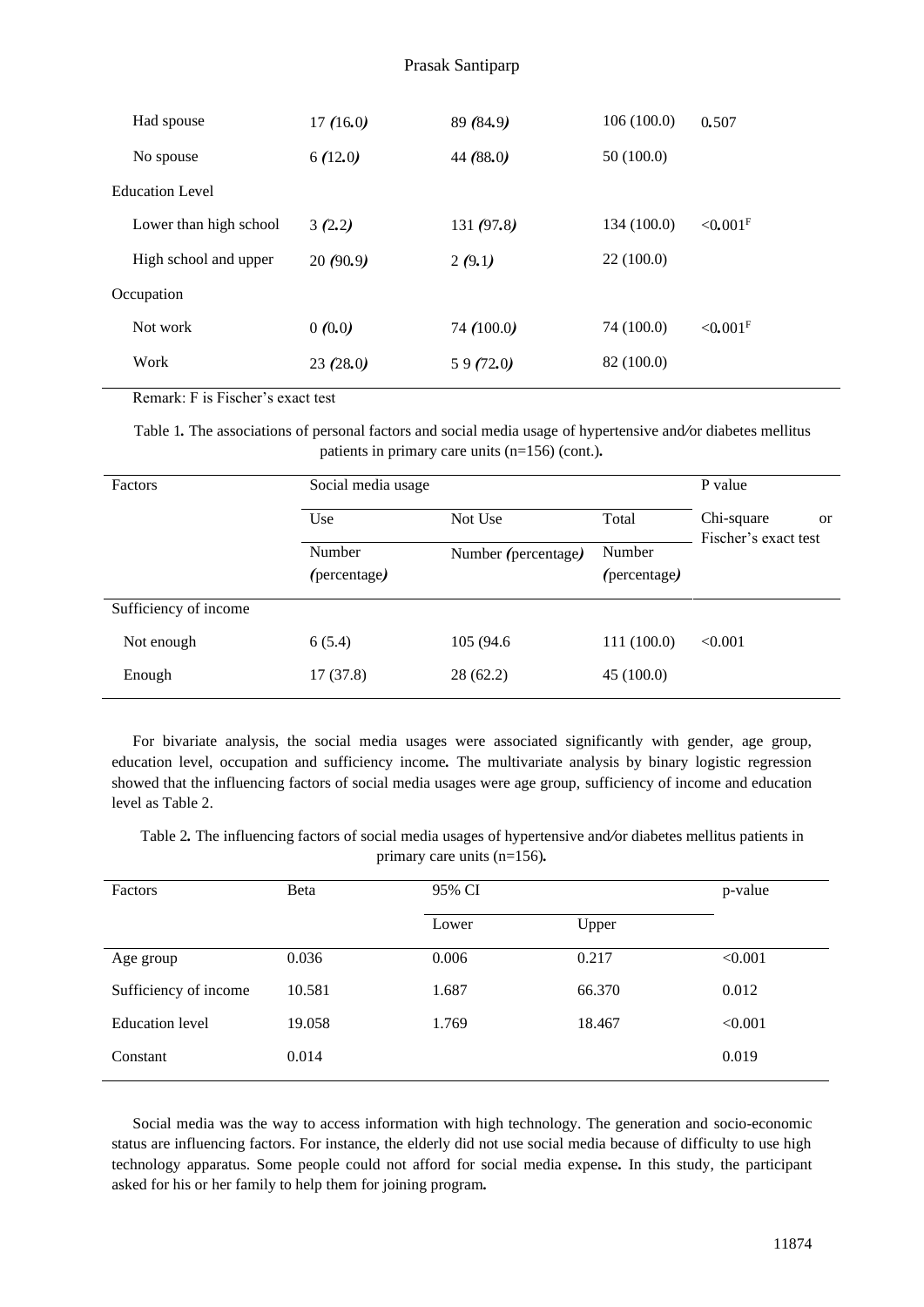The synthesized intervention contained disoriented dilemma, critical reflection in content, process and premise reflection, propose and accept new perspective by discover, dream, design and destiny*.* The intervention consisted of face*-*to*-*face for 5 days and online utilized LINE application for 28 days*.* The evaluation of intervention demonstrates that the participants were 25 women *(*80*.*6*%)* and 6 men *(*19*.*4*%)*, the average age was 67*.*5 years old*.* All of them were Buddhists*.* The highest education levels of participants were 22 *(*71*.*0*%)*  participants in primary school, 6 *(*19*.*3*%)* participants in secondary school and 3 *(*9*.*7*%)* participants in university*.* Most of them *(*22 or 71*%)* had income that were not enough for expenses*.* The occupations were housewife *(*19 or 61*.*3*%)*, work for hire *(*5 or 16*.*1*%)*, government officer *(*4 or 12*.*9*%)* and merchant *(*3 or 9*.*7*%).*

Comparison of health literacy before and after participating in the program found that the participants in the program had better health literacy at all three levels, as shown in Table 3*.*

|                    | Prior joining Program |      | After joining Program |     | t-test | p-value |
|--------------------|-----------------------|------|-----------------------|-----|--------|---------|
|                    | Mean                  | SD.  | Mean                  | SD. |        |         |
| Health literacy    | 50.8                  | 13.6 | 69.3                  | 8.9 | 16.2   | < 0.001 |
| Self-care Attitude | 2.02                  | 0.5  | 2.34                  | 0.5 | 2.2    | 0.032   |
| Self-care Practice | 2.41                  | 0.8  | 2.68                  | 1.0 | 2.8    | 0.007   |

Table 3*.* Comparison of prior health literacy and after joining the program

## **Discussion**

Patients in the primary care units or rural area are living with a high burden of DM and HT in Thailand*.*  There are several factors associated with behaviors related to daily living, culture and food practices*.* Most patients in the primary care unit are elderly population, who are low educated and economic status *(*Tawatchai, Onn, Sirinan, 2016*).* Four factors were found to be significantly associated with self*-*care behaviors, which consisted of age group, education level, sufficiency income and social media uses in this study*.* This is difference from Tawatchai *(*2018*)*, which was surveyed in hill*-*tribe of northern part that there was statistical significance in the proportion of participants with DM and HT by sex that may be from the context and culture of hill tribe and town in Thailand*.* 

This research aims to promote self*-*care of HT and DM patients by changing attitude and practice together with health literacy enhancement*.* The researcher has synthesized the process of transformative learning, which consists of disoriented dilemma, critical reflection on self*-*examination with reasons and feelings of fear, anger, guilt, or embarrassment, assessment of assumptions and important relationships, perceptions of others' dissatisfaction and the process of change is shared with others new roles, dialogue or discourse in content, process and premise reflection, propose and accept new perspective to change personal, organizational and social perspective based on appreciative inquiry*.* This synthesized appreciative critical reflection which integrated critical reflection and appreciative inquiry based on experience, holistic orientation, awareness of context and authentic relationship and practice*.* The researcher starts with creating a crisis artificial or stimulating events because participants in this research change their attitudes towards prevention before the crisis occurs*.* Crisis is cardiovascular disease, therefore analyzed and synthesized events that may occur if the behavior is a risk factor of heart disease and blood vessels such as paralysis from blood in the brain or heart blockage and loss of leg from distal vein thrombosis and obesity in activity from obesity*.* These create motivation that is a key component that makes participants begin to change attitudes*.* and behavior according to principle of transformative learning*.* Health literacy enhancement by using activities such as pretending to be a paralyzed person*.* From the use of such activities can encourage participants to have awareness of the difficulties of cardiovascular disease well*.* Fostering new attitudes with the use of social media is convenient and able to share of ideas and reflect the idea very well*.* Program development using the concept of transformative learning in attitude adjustments can be applied in health promotion activities to create awareness for better practice relevant to the study of Niyomtham *(*2015*)* which explained that educational activities based on transformative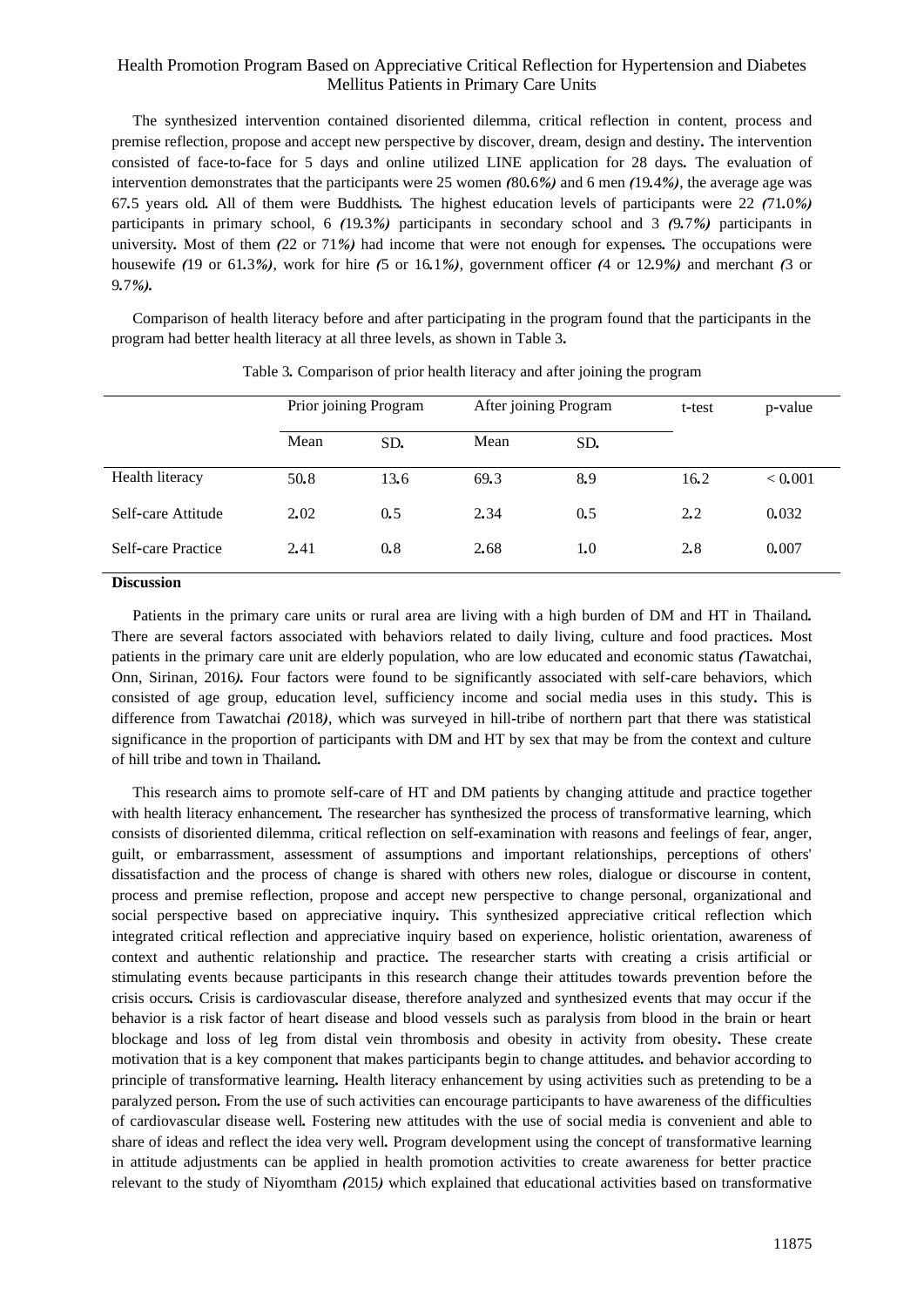## Prasak Santiparp

learning can change attitude and consistent with the study of Danit, et al*.(*2009*)*, which described that health promotion program by changing attitude can lead to good health results*.* Health promotion process to enhance health literacy focused on critical reflection drives decision*-*making to change attitudes and behavior is consistent with the study of Trezona, et al *(*2018*)* and the study of Ngasangsai, et al *(*2014*).* Social media use in this research is convenient and continuous to stimulate the participants to have new attitudes to remain consistent with research of Kheokaew, et al *(*2017*)*, which showed that social media uses lead to increase information and health literacy*.* From the completion of the program, it was found that after attending the health promotion program participants were more health literacy, good attitudes and self*-*care practices than before participated in statistically significant activities *(*p*-*value<0*.*05*)* consistent with *(*Kitchenham, 2008*)*, which demonstrated that applying the appreciative critical reflection to health promotion program will provide opportunities for connecting new knowledge and changing attitudes with practices*.* Recommendations from this research are 1*)* self*-*care program in HT and DM should be considered implementing the activities with the appreciative critical reflection used to raise awareness, change attitude and behavior to good behavior*.* 2*)* Health promotion program should consider using social media to foster, increase accessibility and reflection*.*

The social media is very comfortable for health promotion program but some people cannot afford for smartphone and expense of social media*.* Hence, government should subsidize for these to reduce inequality or inequity of health care system*.* 

#### **Acknowledgement**

This research was supported by Thailand Research Funded *(*TRF*).*

#### **Reference**

- [1] Aekplakorn, W., et.al. (2020). Thai National Health Examination Survey, NHES VI. Nontburi: Ministry of public health, Thailand publishing.
- [2] Alharbi,M., Gallagher, R., Kirkness, A., Sibbritt, D., Tofler, G. (2016). Long-term outcomes from Healthy Eating and Exercise Lifestyle Program for overweight people with heart disease and diabetes. European Journal of Cardiovascular Nursing. 15(1), 91–99.
- [3] Boyd, R. D., & Meyers, J. G. (1988). Transformative Education. International Journal of Lifelong Education. 7, 261–284.
- [4] Centers for Disease Control and Prevention (CDC). (2017). High blood pressure risk factors 2017. Access on April, 2, 2021 from https://www.cdc.gov/bloodpressure/risk\_factors.htm
- [5] Chaicharn, D., Alessandra, F. (2013). Diabetes management in Thailand: a literature review of the burden, cost, and outcomes. BMC Global Health. 9(11), 35-45.
- [6] Cooperrider, D. & Whitney, D. (2000). The appreciative inquiry summit: An emerging methodology for whole system change. OD Practitioner. 32(1), 13-26.
- [7] Cooperrider, D.L., Whitney, D., Stavros, J.M. (2008). Appreciative Inquiry Handbook: For Leaders of Change. Oakland, CA.: Berrett-Koehler Publishers.
- [8] Cranton, P. (2006). Fostering authentic relationships in the transformative classroom. New Directions for Adult and Continuing Education. 109, 5–13.
- [9] Curtis, K. (2017). Using Appreciative Inquiry to develop, implement and evaluate a multiorganization 'Cultivating Compassion' programme for health professionals and support staff. Journal of Research in Nursing. 22(1–2), 150–165.
- [10]Danit, et al. (2009). A controlled intervention study of changing health-providers' attitudes toward personal lifestyle habits and health-promotion skills. Nutrition. 25 (5), 532-539.
- [11]DeFronzo, R.A., Insulin resistance, lipotoxicity, type 2 diabetes and atherosclerosis: the missing l inks. The Claude Bernard Lecture 2009. Diabetologia. 53(7), 1270=1287.
- [12]Eckler, P., Worsowicz, G., Rayburn, J. (2010). Social media and health care: an overview. PMR. 2(11), 1046–1050.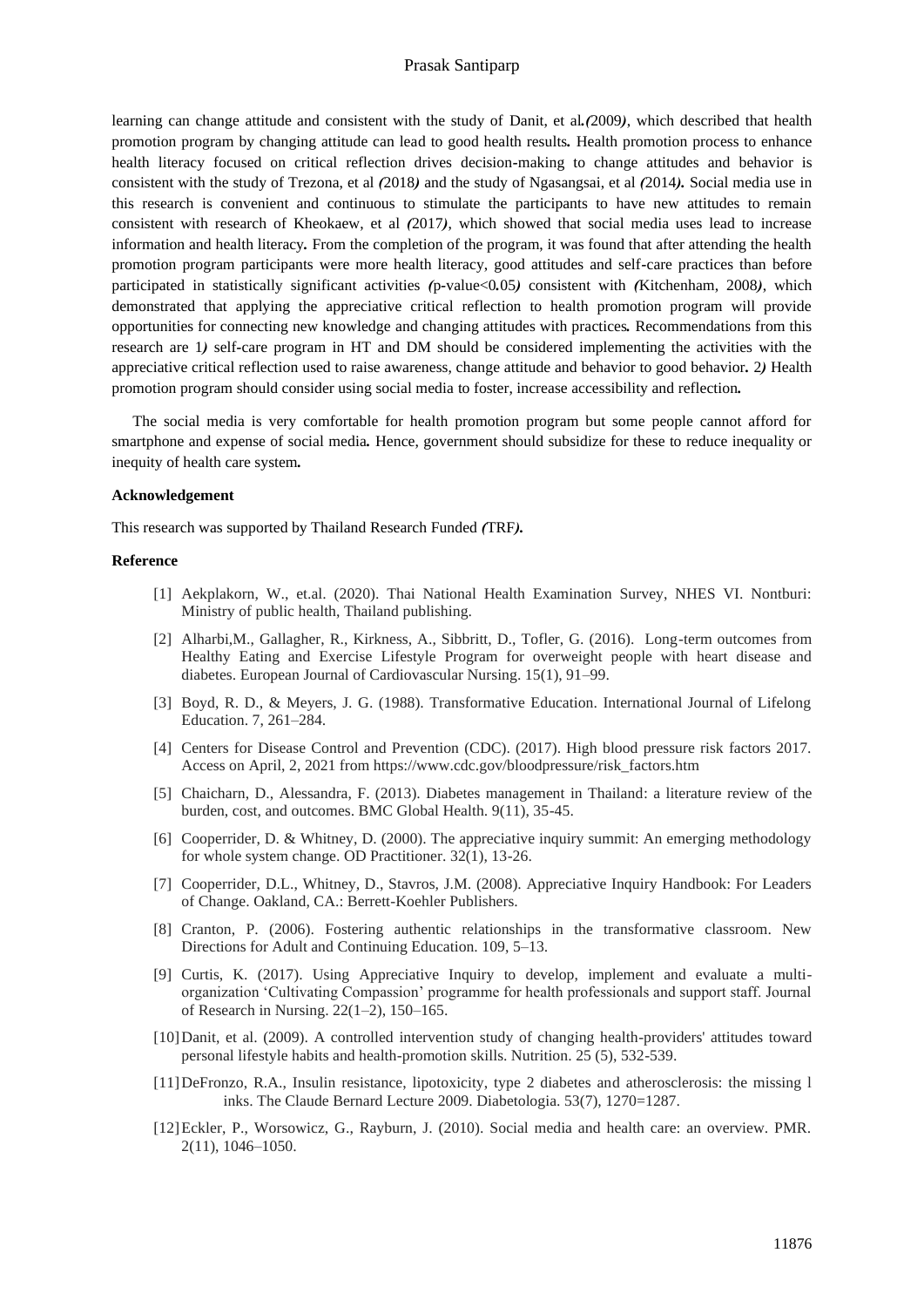- [13]Eysenbach, G. (2008). Medicine 2.0: social networking, collaboration, participation, apomediation, and openness. J Med Internet Res. 10(3), 22-30.
- [14]Grabov, V. (1997). The Many Facets of Transformative Learning Theory and Practice. In Transformative Learning in Action: Insights from Practice New Directions for Adult and Continuing Education No. 74, edited by Cranton, P. pp. 89-96. San Francisco, CA: Jossey-Bass.
- [15]Hung, L., et al. (2017). Appreciative Inquiry: Bridging Research and Practice in a Hospital Setting. International Journal of Qualitative Methods. 17, 1–10.
- [16]Illeris, K. (2004). Transformative Learning in the Perspective of a Comprehensive Learning Theory. Journal of Transformative Education. 2 (2), 79-89.
- [17]Kheokao, J. et al. (2017). Online social media uses and e-Health literacy of Cambodian workers in Thailand. TLA Research Journal. 10 (1), 33-46.
- [18]Kitchenham, A. (2008). Building on Mezirow's Theory of Transformative Learning: Theorizing the Challenges to Reflection. Journal of Transformative Education. 6(1), 155-164.
- [19]Lange, E. (2004). Transformative and Restorative Learning: A Vital Dialectic for Sustainable Societies. Adult Education Quarterly. 54, 121–139.
- [20] McWilliam, A., et, al. (1999). Creating empowering meaning: An interactive process of promoting health with chronically ill older Canadians. Health Promotion International. 2, 58-63.
- [21]Mezirow,J.(1991). Transformative Dimensions of Adult Learning. San Francisco, CA.: Jossey-Bass.
- [22]Mezirow, J. (1998). On critical reflection. Adult Education Quarterly. 48, 185-198.
- [23]Mezirow, J. (2000). Learning to think like an adult. San-Francisco, CA: Jossey-Bass.
- [24]Ngasangsai, P., et al. (2014). A Case Study of Health Literacy of Village Health volunteers. Journal of Pharmaceutical Science. 9 (Supplement), 82-87.
- [25] Niyomtham, O. (2016). The Development of Curriculum to Enhance Loving-Kindness and Compassion through Transformative Learning Theory. Academic Journal of Humanities and Social Sciences Burapha University. 23 (4), 273-290.
- [26]Peters, A.E. & Keeley, E.C. (2017). Patient engagement following acute myocardial infarction and its influence on outcomes. Am J Cardiol. 20 (9), 1467–1471.
- [27]Riegel, B., et.al. (2017). American Heart Association Council on Cardiovascular and Stroke Nursing; Council on Peripheral Vascular Disease; Council on Quality of Care and Outcomes Research Selfcare for the prevention and management of cardiovascular disease and stroke: a scientific statement for healthcare professionals from The American Heart Association. J Am Heart Assoc. 316 (9), 23- 32.
- [28]Rozenblum, R., Bates, D.W. (2013). Patient-centred healthcare, social media and the internet: the perfect storm?. BMJ Qual Saf. 10(3), 11-20.
- [29]Scerri, A., Innes, A., Scerri, C. (2019). Using appreciative inquiry to implement person-centred dementia care in hospital wards. Dementia. 18(1), 190-209.
- [30] Scott, S. M. (2003). The social construction of transformation. Journal of Transformative Education. 1(3), 264-284.
- [31]Sophia, D.F., Sunny, D.F. (2017). Economic burden of diabetes mellitus and its socioeconomic impact on household expenditure in an urban slum area. Int J Res Med Sci. 5(5), 1808–1813.
- [32]Srimuang, P., et al. (2021). Evaluation of Primary Care Service System Models for Diabetic and Hypertensive Patients in Khon Kaen Province. Journal of Health Systems Research. 15(2). 136-154.
- [33] Sudkhed, D., et al. (2018). Patterns and perception of alcohol drinking among the Lahu people, northern Thailand. J Health Res. 32(3), 67–71.
- [34]Swerisssen, H. & Crisp, B. (2004). The sustainability of health promotion interventions for different level of social organization. Health Promotion International.19 (1), 27-35.